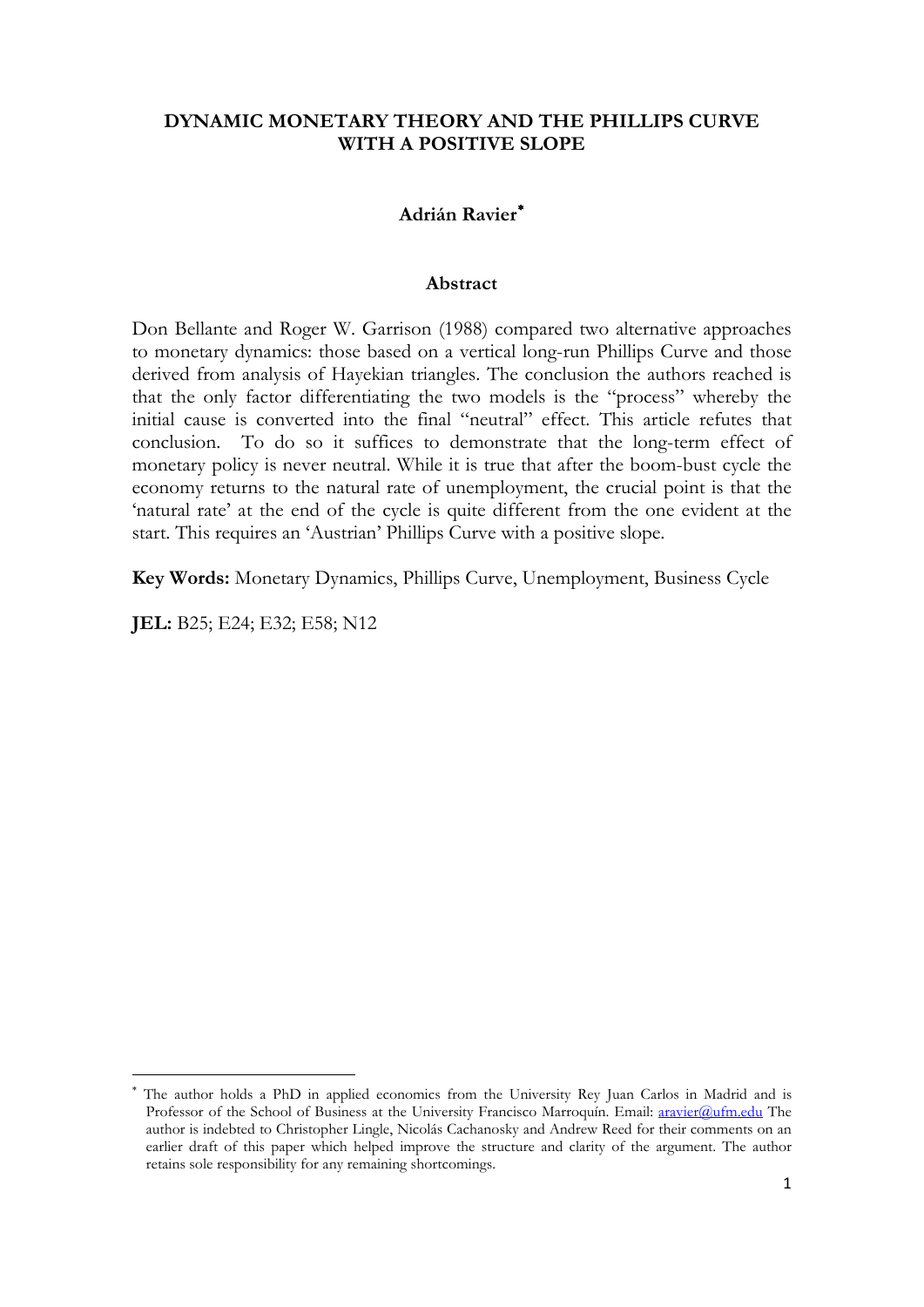# **DYNAMIC MONETARY THEORY AND THE PHILLIPS CURVE WITH A POSITIVE SLOPE**

## **Introduction**

Don Bellante and Roger W. Garrison (1988) use a vertical long-run Phillips Curve and Hayekian triangles to illustrate two alternative approaches of dynamic monetary theory. The authors concluded that it is only the "process" whereby the initial cause is converted into the ultimate "neutral" effect that distinguishes the two approaches. This article challenges that conclusion on the grounds that monetary policy is never neutral in the long run. While it is true that the economy returns to the natural rate of unemployment after a boom-bust cycle, the post-boom 'natural rate' is not the same as the one that preceded the cycle. This implies a long-term Phillips Curve with a positive slope, consistent with Austrian Business Cycle Theory.

In Part I we summarize the traditional debate over the Phillips Curve as it relates to dynamic monetary theory. In Part II we outline the Bellante-Garrison argument based on the relationship between Hayekian triangles and the Phillips curve. In Part III we explain why the effect of monetary policy is not neutral in the long term, and why this supports a theoretical model with an upward sloping Phillips Curve. In Part IV we close with the implications of the study.

# **Part I: The debate over the Phillips Curve.**

A vast literature resulted from the empirical work of Alban William Housego Phillips (1958), and this constitutes one of the most important debates in modern macroeconomics and politics. A Phillips Curve describes the relationship between consumer price inflation and unemployment at various stages in an economic cycle. The Keynesian Phillips Curve with a negative slope, shown in Figure I, illustrates the tradeoff policy makers allegedly face. They may choose a low level of unemployment, UL, as long as they accept a higher level of prices. Alternatively, when price inflation becomes the dominant problem, they can diminish its acceleration, even to the point of deflation. However, in that case they necessarily have to accept a higher level of unemployment: U<sub>0</sub> for inflation zero, U<sub>H</sub> for deflation. This tradeoff implies a negatively sloped Phillips Curve.

Phillips' (1958) analysis of empirical data was invoked to support the Keynesian policy prescription: counter-cyclical application of quantitative easing which capitalizes on the non-neutral impact of monetary policy in the short run. Work on the North American economy by Paul Samuelson and Robert Solow (1960) also gave credence to a Phillips curve with a negative slope.

Phillips' tradeoff hypothesis was questioned from three distinct perspectives. The first category involved the theoretical challenges mounted by Monetarists led by Milton Friedman, and Austrian economists led by Friedrich Hayek. The second challenged the broader validity of the model, inferring that its applicability to North America demonstrated by Samuelson-Solow (1960) was a special case. The third was evidence of simultaneous high unemployment and high inflation, the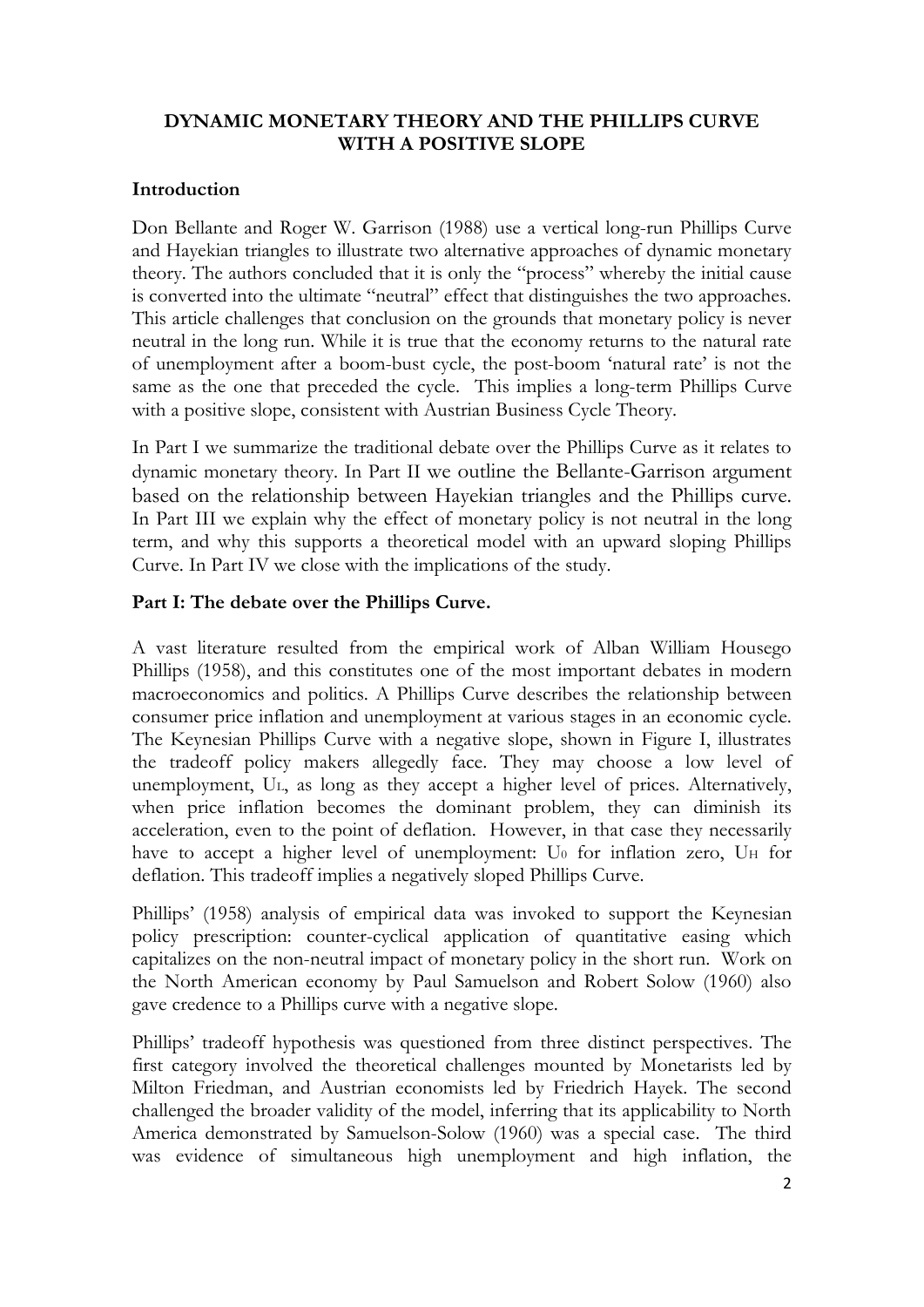phenomenon known as "stagflation". As Milton Friedman pointed out 'stagflation' "rendered somewhat ludicrous the confident statements that many economists had made about 'trade-offs', based on empirically-fitted Phillips curves." (1975; p.50)



Figure No. 1: The Keynesian Phillips Curve

These challenges produced what Milton Friedman (1977) called the Monetarist counter-revolution. The Monetarist alternative acknowledged the validity of Keynesian manipulation of the money supply in the short term but considered the implications of a Phillips curve having a vertical slope. This research highlighted the distinction between the effect of monetary policy in the short and long terms, as well as the difference that exists between nominal and real variables. The results emphasized the importance of the neutrality of money in the long term and monetary policy lags (Friedman, 1961). They also prompted speculation over the existence of a 'natural' rate of employment and theories of adaptive expectations and inflation acceleration.

The vertical 'Monetarist' Phillips Curve is presented in Figure II. Starting from point E, let's assume that the economy in question has never experienced inflation. Under these conditions, and assuming a process of adaptive expectations, the most reasonable outcome is an expectation of zero inflation in period 1.

The curve representing the expected inflation rate determines the level of unemployment, e.g. Un (natural rate). However, if the policymakers resolve to diminish the level of unemployment in the economy, for example to UL, using sufficiently expansive monetary policy, this would generate a price increase at a rate of  $A = 1/P \frac{dp}{dt}$  (point F).

Any attempt to maintain an unemployment rate lower than  $U_n$  can only - succeed if the economy is subjected to inflation at an increasing rate. This is necessary in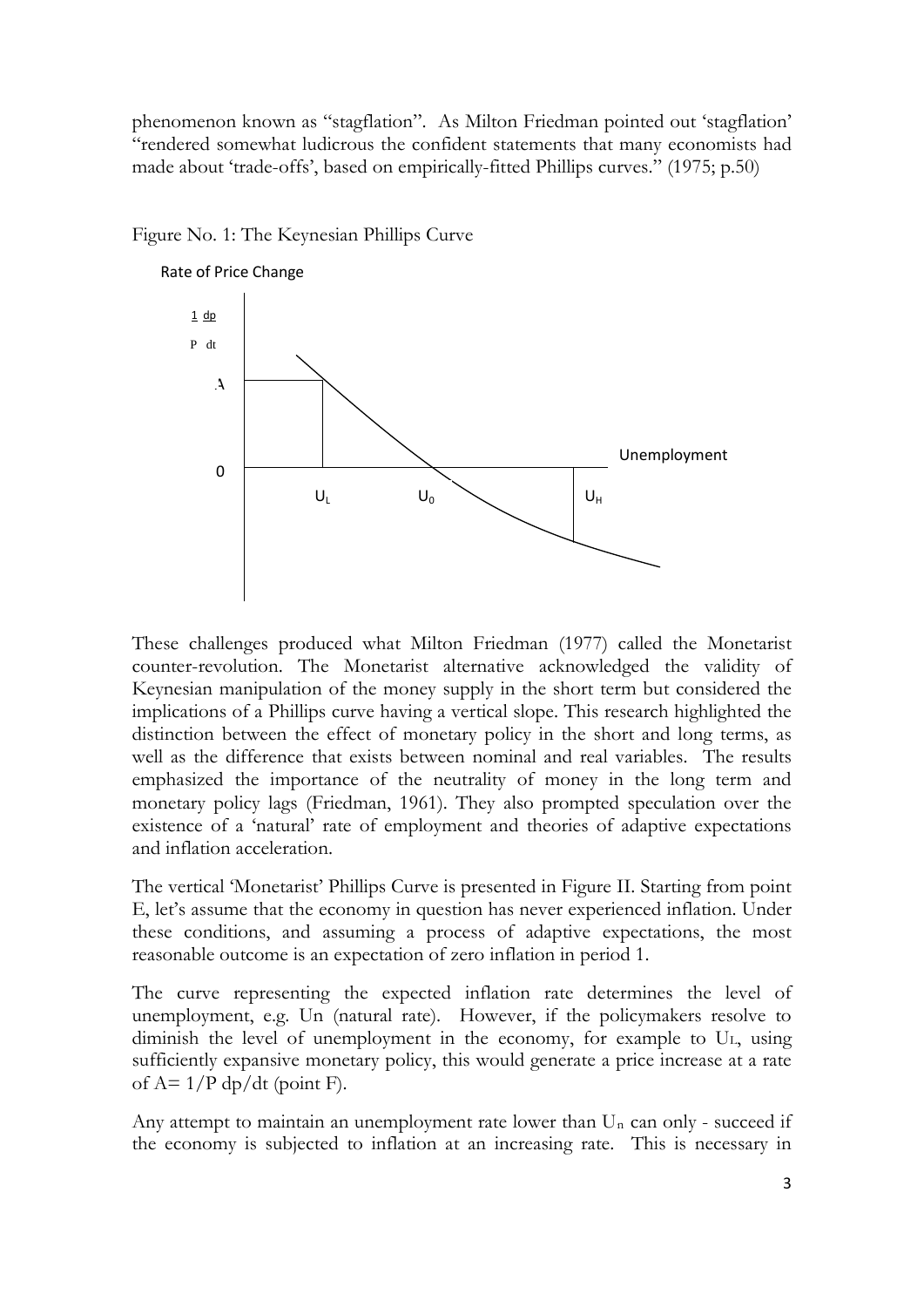order to keep the inflation rate permanently above the level agents anticipate, based on previous experience.



Figure No. 2: Expectations-Adjusted Phillips Curve

Friedman called this reasoning "the acceleration hypothesis", a hypothesis originally proposed by Hayek (1978 [1958]).[1](#page-3-0) This way of approaching the problem quickly led to the conclusion that the level of employment was a function of inflation not anticipated by economic agents or, more rigorously, the difference between the current unemployment rate and the natural rate of unemployment is a function of the "rate of unanticipated inflation."

Chicago economists concluded that the Keynesian Phillips curve may be effective in the short term when the rate of inflation is not factored into decisions made by

 $\overline{a}$ 

<span id="page-3-0"></span><sup>1</sup> See Chapter XXI, in *Studies of Philosophy, Politics and Economics* (1978). However Hayek questioned the practical validity of the acceleration hypothesis. "First, such inflation, in order to achieve the goal aimed at, would have to *accelerate* constantly, and accelerating inflation would sooner or later reach a degree that makes all effective order of a market economy impossible. Second, and more important, in the long run such inflation inevitably creates much more unemployment than the amount it was originally designed to prevent." Elsewhere he wrote: "The chief conclusion I want to demonstrate is that the longer the inflation lasts, the larger will be the number of workers whose jobs depend on a *continuation* of the inflation, often even on a continuing *acceleration* of the rate of inflation - not because they would not have found employment without the inflation, but because they were drawn by the inflation into *temporarily* attractive jobs, which after a slowing down or cessation of the inflation, will again disappear." (Hayek, 1979, pp. 11- 13) The latter quotation is also relevant in the context of the argument presented in Part III.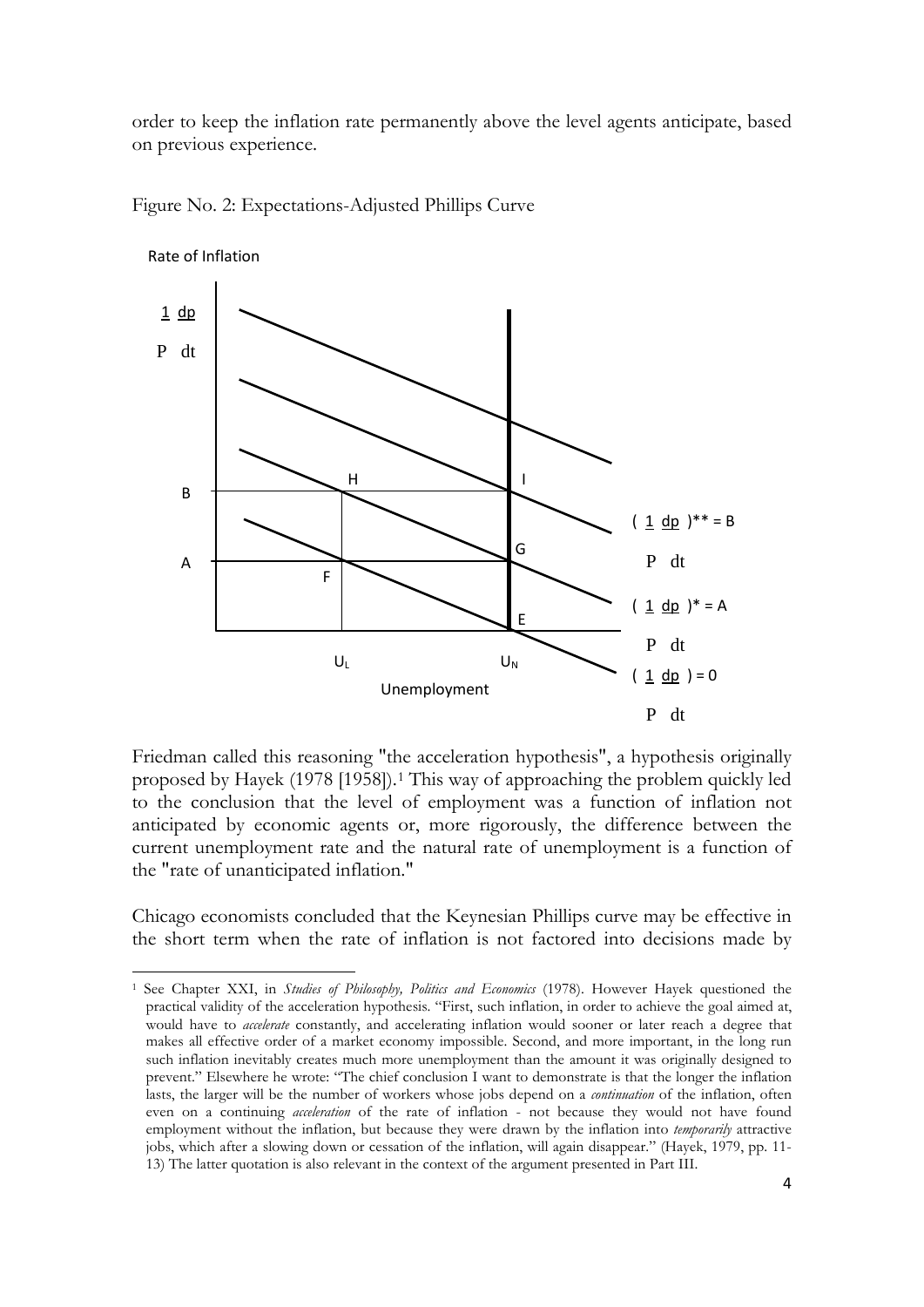economic agents. However, if expansionary monetary policy continues, its impact will tend to be negated by adaptive expectations. In the long run, therefore, unemployment would remain "stuck" at the "natural rate", implying a vertical Phillips Curve.

The logic behind this reasoning depends on the assumption that, in the long term, agents will correctly anticipate the inflation rate unless they are "surprised" by continuously accelerating inflation. If monetary stimulus is not used to thwart the expectation that a constant rate of inflation is the objective, then the expected rate of inflation will converge with observed values:  $(1 / P dP / dt) * = (1 / P dP / dt)$ . When this is the case, the relationship is expressed by a Phillips curve which is a vertical line at the point where the natural rate of unemployment  $(U_n)$  occurs.

The economic policy consequence of this analysis is obvious: active manipulation of the money supply to continuously reduce unemployment is doomed to fail in the long-term because it will either launch the economy on a path of rampant inflation (if an attempt is made to successively 'surprise' economic agents by accelerating inflation rates) or fail to reduce unemployment below its "natural level" (if a constant rate of inflation is maintained).

The Monetarist version of the Phillips Curve was simultaneously rejected and reinforced by the work of Robert Lucas of the University of Chicago, Thomas Sargent of the Hoover Institution and others who became known as New Classical Macroeconomists. (See especially Lucas and Sargent, 1978) Essentially the modifications they advocate are a shift from the concept of adaptive expectations to one of rational expectations, and acceptance of the neutrality of money (in both the short and long term) as a key assumption. If agents form their expectations rationally, there is no reason to assume that they can be fooled by inflationary policy in either the long or the short term. Under this assumption, the real and positive effects on employment in the short term disappear, and the Phillips Curve is vertical irrespective of whether the long or short term consequences are involved.

### **Part II: The Bellante-Garrison Comparison**

Bellante and Garrison (1988) compared Monetarist work on the Phillips curve with the dynamic monetary theory of Friedrich Hayek, illustrated by Hayekian triangles (Hayek, 1931). Following Hicks (1967, p. 203) they pointed out that Hayek's theory was the dominant alternative to those of Keynes until they were eclipsed by Friedman's Monetarist theories. From that point on, Monetarist theories were regarded as the main alternative to Keynesianism.

In general, Monetarists have taken comfort in the Knightian view that the structure of capital, particularly the inter-temporal structure, can be safely ignored, and that theories in the Austrian tradition, which make use of such concepts as 'roundaboutness' and 'stages of production,' are especially misguided. (Bellante and Garrison, 1988: 208)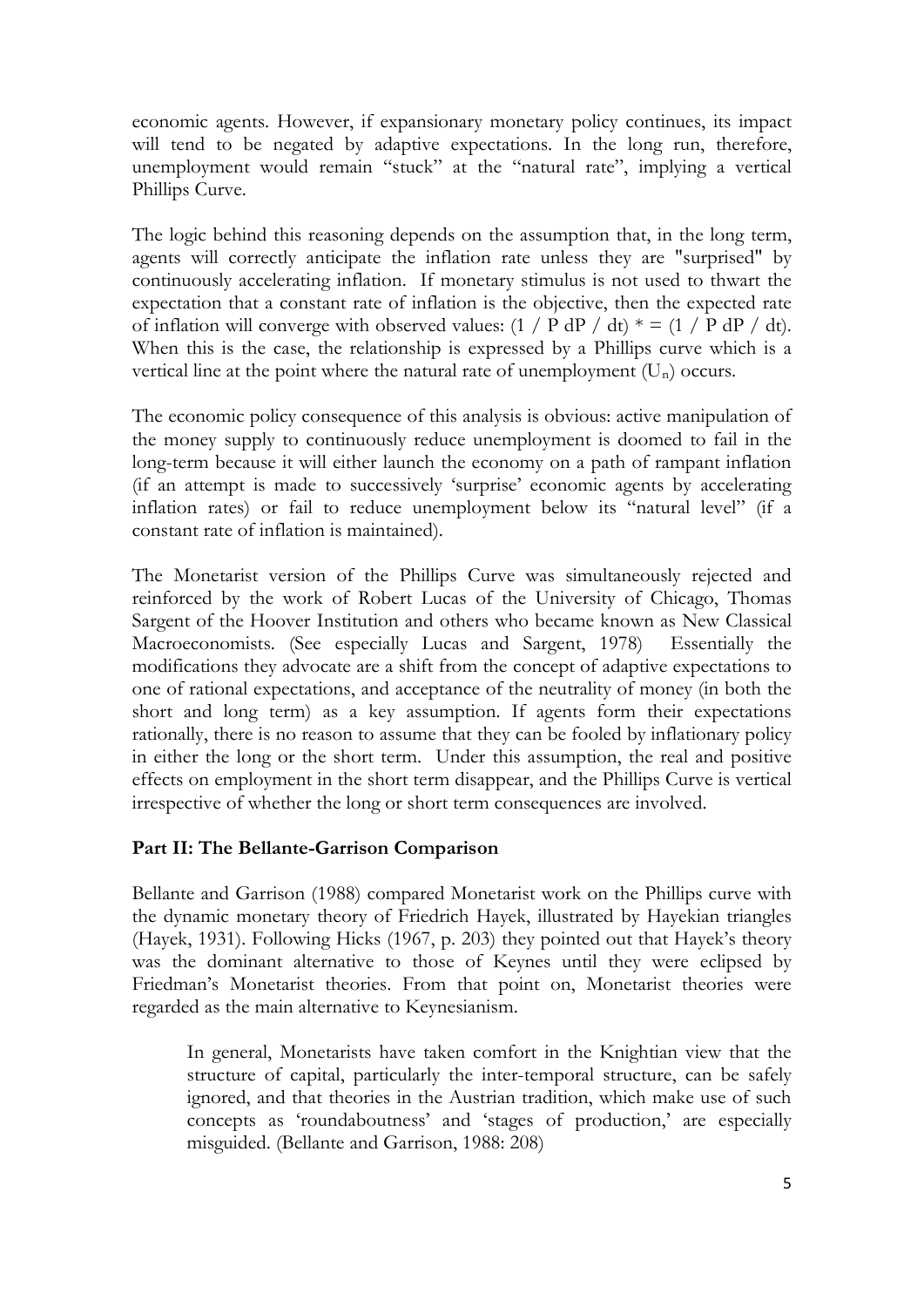If John Bates Clark (1924) and Frank Knight (1934, 1944) provided the Chicago School with its theory of homogeneous capital, it was in the work of Carl Menger (1871) and Eugen von Böhm Bawerk (1889) that the implications of a theory of heterogeneous capital originated. Austrian capital theory highlights the fundamental differences between the two approaches (Garrison 1990).

It is true that coincidental similarities arise between Hayek and Friedman. The most obvious is recognition that rigidities in labor markets prevent perfect and instantaneous market adjustments to monetary distortions. Both also reject the presumption of rational expectations, which would otherwise allow agents to anticipate monetary policy and avoid the 'surprise' effect in both the short and longterms. But these similarities only serve to highlight the differences that arise from the distinct capital theories the Austrian and Chicago schools use to explain the process which ultimately leads to a "neutral" impact.

Bellante and Garrison (1988) enumerate the similarities as follows:

Five points of commonality are noteworthy: (1) Both theories can be fully squared with the kernel of truth in the quantity theory of money. (2) Both theories deal with disequilibrium phenomena, but neither denies that equilibrating forces dominate in the end. (3) Both hinge in a critical way on the distinction between short-run effects and long-run effects. (4) Both involve a market process that is necessarily, or endogenously, self-reversing. Monetary disturbances cause certain kinds of distortions in market signals. These distortions give rise in the short run to movements in certain prices and quantities, movements which in the long run create market conditions for counter-movements in those same prices and quantities. (5) *With appropriate qualifications (about what constitutes the long-run) both theories are characterized by monetary disturbances whose short-run effects are non-neutral but whose long-run effects are neutral"* (emphasis added).

Bellante and Garrison (1988) point out that the 'long term' in the Hayekian approach needs to involve a lapse of time sufficient for the relationship between capital and labor to be realigned *after* mal-investments of capital have been liquidated. This is precisely the problem Garrison addressed in the model he presented in *Time and Money.* (2001; see also discussion in Ravier, 2011a)

# **Part III: The positive slope of the Phillips curve**

As Bellante and Garrison (1988) remind us, Friedman acknowledged that irresponsible monetary policy would eventually lead to an increase in the natural rate of unemployment. Two of Friedman's papers (1976, p. 232-33 and 1977, p. 459-60) suggested the potential existence of a positively sloped Phillips curve. But in neither did Friedman reconsider his model of dynamic monetary theory in light of his empirical work.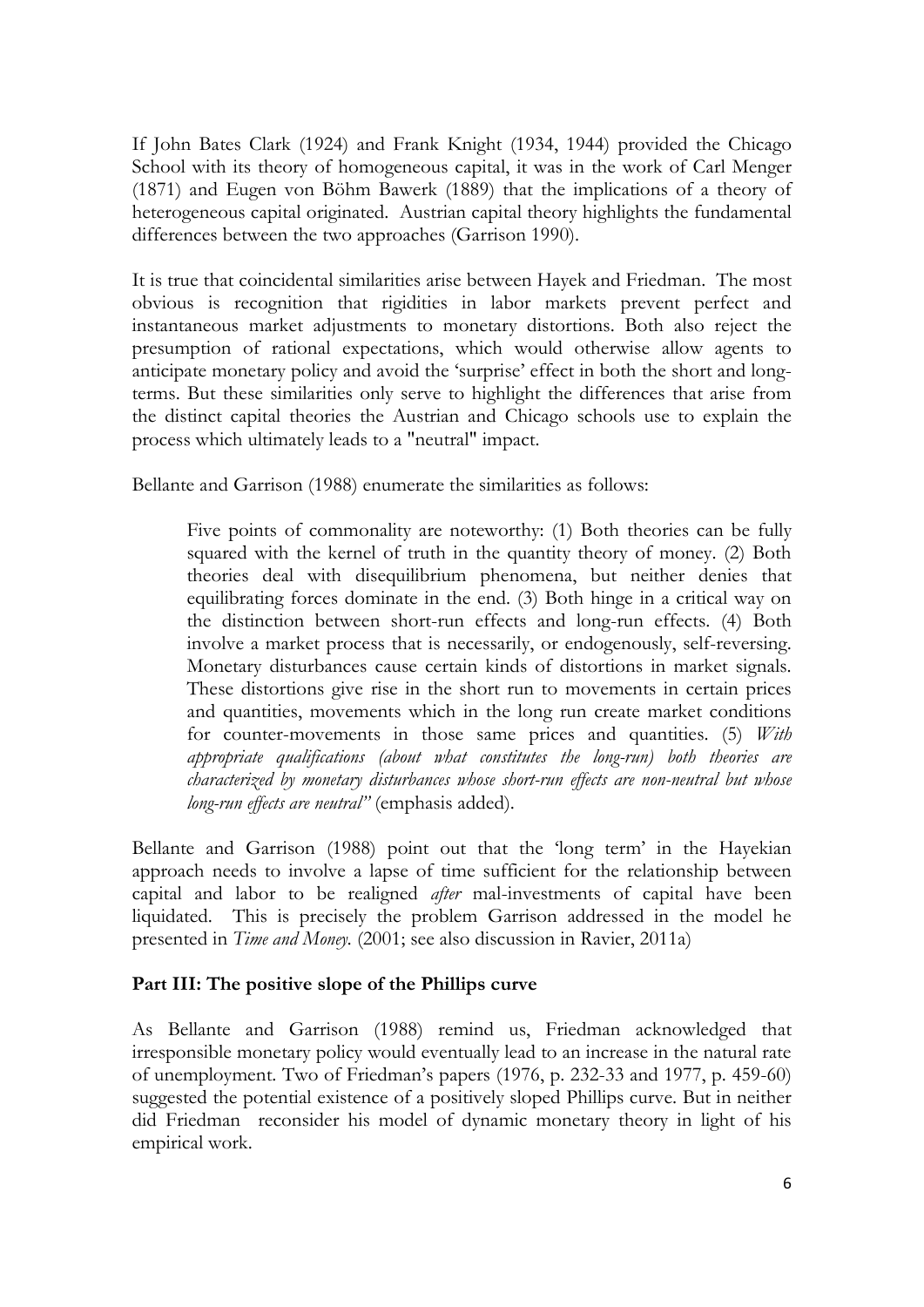In his Nobel Lecture, Friedman acknowledged that additional research was needed to resolve the inconsistency between the monetarist Phillips curve and empirical data. He anticipated that this 'third stage' of the research into the relationship between inflation and unemployment would only be successful if a way was found to incorporate political factors:

In recent years, higher inflation has often been accompanied by higher not lower unemployment, especially for periods of several years in length. A simple statistical Phillips curve for such periods seems to be positively sloped, not vertical. The third stage is directed at accommodating this apparent empirical phenomenon. To do so, I suspect that it will have to include in the analysis the interdependence of economic experience and political developments. It will have to treat at least some political phenomena not as independent variables - as exogenous variables in econometric jargon but as themselves determined by economic events – as endogenous variables [...]. The third stage will, I believe, be greatly influenced by a third major development - the application of economic analysis to political behavior, a field in which pioneering work has also been done by Stigler and Becker as well as by Kenneth Arrow, Duncan Black, Anthony Downs, James Buchanan, Gordon Tullock, and others. (1977, p. 470)

In my doctoral thesis (Ravier, 2010), I called this "Friedman´s dilemma" because Friedman observed an empirical reality his own analytical framework was unable to explain. Friedman observes a positively sloped Phillips curve and a long term effect of monetary stimulus which is not neutral in real terms. Both are inconsistent with his own theories. Instead he provides evidence confirming the work of Robert Lucas (1973) and, more recently, William Niskanen (2002). Robert Mulligan (2011) has demonstrated the connection between Niskanen's article and Austrian Business Cycle Theory.[2](#page-6-0)

In fact, Hayek wrote extensively on this topic, but did not attempt to formalize it in terms of the Phillips curve. In *The Campaign Against Keynesian Inflation*, he explained:

*The Keynesian dream is gone even if its ghost continues to plague politics for decades*. It were to be wished that the words 'full employment' themselves, which have become so closely associated with the inflationist policy, should be abandoned –or that we should at least remember the sense in which this was

 $\overline{a}$ 

<span id="page-6-0"></span><sup>2</sup> "William Niskanen (2002) estimated a Phillips curve for the United States using annual 1960–2000 data. By adding one-year lagged terms in unemployment and inflation, he was able to show that this familiar equation is mis-specified. In his improved specification, Niskanen found that the immediate impact of inflation is to reduce unemployment, confirming the traditional understanding of the Phillips-curve relationship, but also finding that after an interval as short as one year inflation has generally been followed by increased unemployment. Though Niskanen was perhaps unaware of it, his results lend strong support to the Austrian model of the business cycle. In that model, credit expansion results in a temporary but unsustainable expansion. Unemployment is lowered in the short run, but once the policy-induced malinvestment is recognized, total output and income will be permanently reduced, and unemployment will increase." (Mulligan, 2011, p. 87)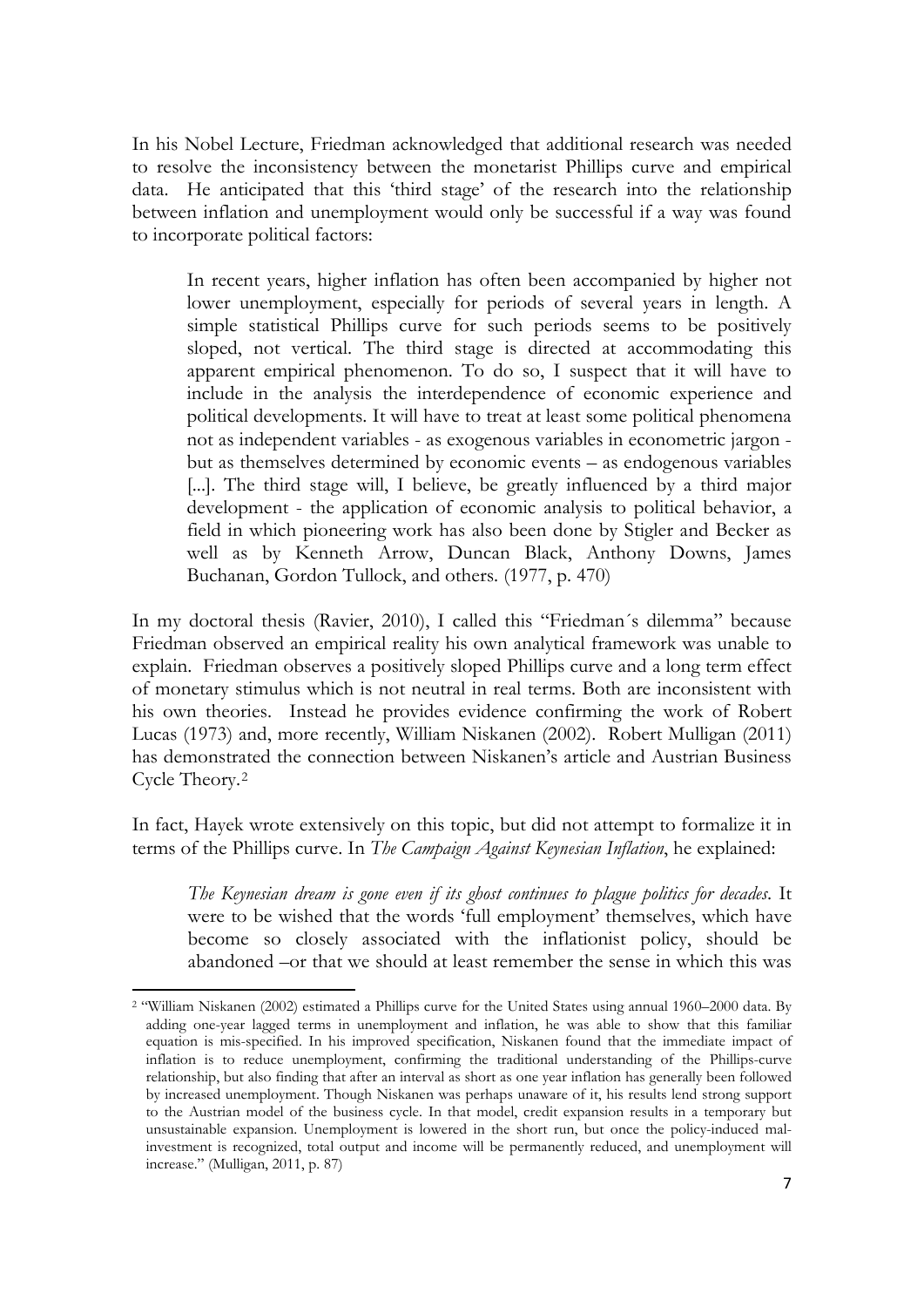the aim of classical economists long before Keynes: John Stuart Mill reports in his autobiography how 'full employment with high wages' appeared to him in his youth as the chief desideratum of economic policy. What we must now be clear about is that our aim must not be that maximum of employment which can be achieved in the short run, but a 'high and stable label of employment', as one of the post-war British White Papers on employment policy still phrased it. This, however, we can achieve only through the reestablishment of a properly functioning market which, by the free play of prices and wages, secures in each sector a correspondence of supply and demand. Though it must remain one of the chief tasks of monetary policy to prevent great fluctuations of the quantity of money or the volume of the income stream, the effect on employment must not be the dominating consideration guiding it. The primary aim must again become the stability of the value of money and the currency authorities must again be effectively protected against that political pressure which today forces them so often to take measures which are politically advantageous in the short run but harmful in the long run. (Hayek, 1978, pp. 207-208)

In the following paragraphs, we explain the rationale behind the Austrian Phillips curve with a positive slope. But to do this, we first need to clarify a concept central to discussion of the Phillips Curve with adaptive expectations: "the natural rate of unemployment".

Even though Milton Friedman developed this concept with Wicksell's "natural rate of interest" in mind, it is important to recognize that there is really nothing 'natural' about this special rate of unemployment.<sup>[3](#page-7-0)</sup> This 'natural' rate has several implicit precursors, such as labor legislation (especially the minimum wage), the monopoly power of unions, and efficiency wages,<sup>[4](#page-7-1)</sup> all of which represent rigidities in the labor market. (Mankiw, 2001, p. 162)<sup>[5](#page-7-2)</sup> In the absence of these labor market rigidities, full employment would be the true 'natural' rate. Figure 3 makes this relationship explicit:

<span id="page-7-0"></span> $\overline{a}$ <sup>3</sup> In his Nobel Prize Lecture, Friedman explained: "The 'natural rate of unemployment', a term I introduced to parallel Knut Wicksell's 'natural rate of interest', is not a numerical constant but depends on 'real' as opposed to monetary factors - the effectiveness of the labor market, the extent of competition or monopoly, the barriers or encouragements to working in various occupations, and so on." (Friedman, 1977, p. 273)

<span id="page-7-1"></span><sup>4</sup> "Efficiency-wage theories propose a third cause of wage rigidity in addition to minimum-wage laws and unionization. These theories hold that high wages make workers more productive. The influence of wages on worker efficiency may explain the failure of firms to cut wages despite an excess supply of labor. Even though a wage reduction would lower a firm's wage bill, it would also — if these theories are correct lower worker productivity and the firm's profits" (Mankiw, 2001, p. 166).

<span id="page-7-2"></span><sup>5</sup> Some authors, such as Mankiw, prefer to show a vertically sloped curve of labour supply, but this does not change the conclusion.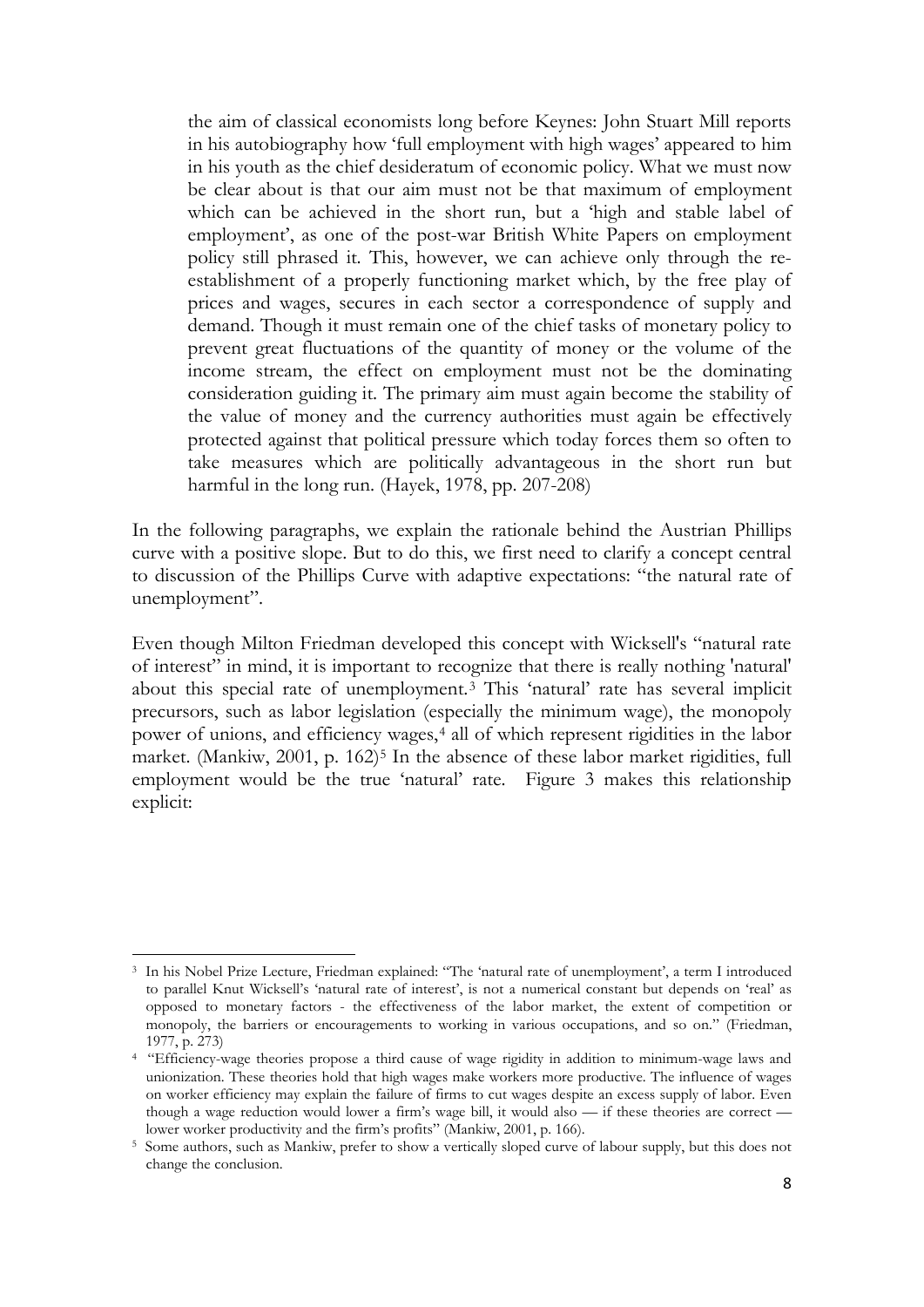

Figure No. 3: Labor Market and "Natural" Unemployment

This is the familiar textbook example showing the impact of a minimum wage set above the actual market wage, causing disequilibrium or unemployment. (Mankiw, 2001, p. 162) This is what Friedman calls 'natural unemployment', determined by local characteristics or other structural rigidities in the labor market.

From this point, we consider the impact of expansive credit policy and its impact on the labor market following a sequence of steps consistent with Austrian Business Cycle Theory.

Garrison (2001), following Mises (1912) and Hayek (1931), points out that an expansionary credit policy results in an interest rate which is below its 'natural' level. Investment expands without a corresponding increase in savings, which makes the subsequent boom unsustainable. But in the short term, the lower interest rate allows entrepreneurs to increase investment, which also increases the demand for labour. In Figure 4 we show the movement of the demand curve once monetary policy increases demand for labour across the entire spectrum of employment.

Unemployment is reduced, at least temporarily. In the short term, even real wages increase until inflation takes hold, due to the lagged impact of monetary policy. Friedman would say that this situation is only sustainable because the change in monetary policy 'surprised' economic agents, but once they adjust their expectations, the loss of purchasing power is 'neutralized' and employment returns to prior levels.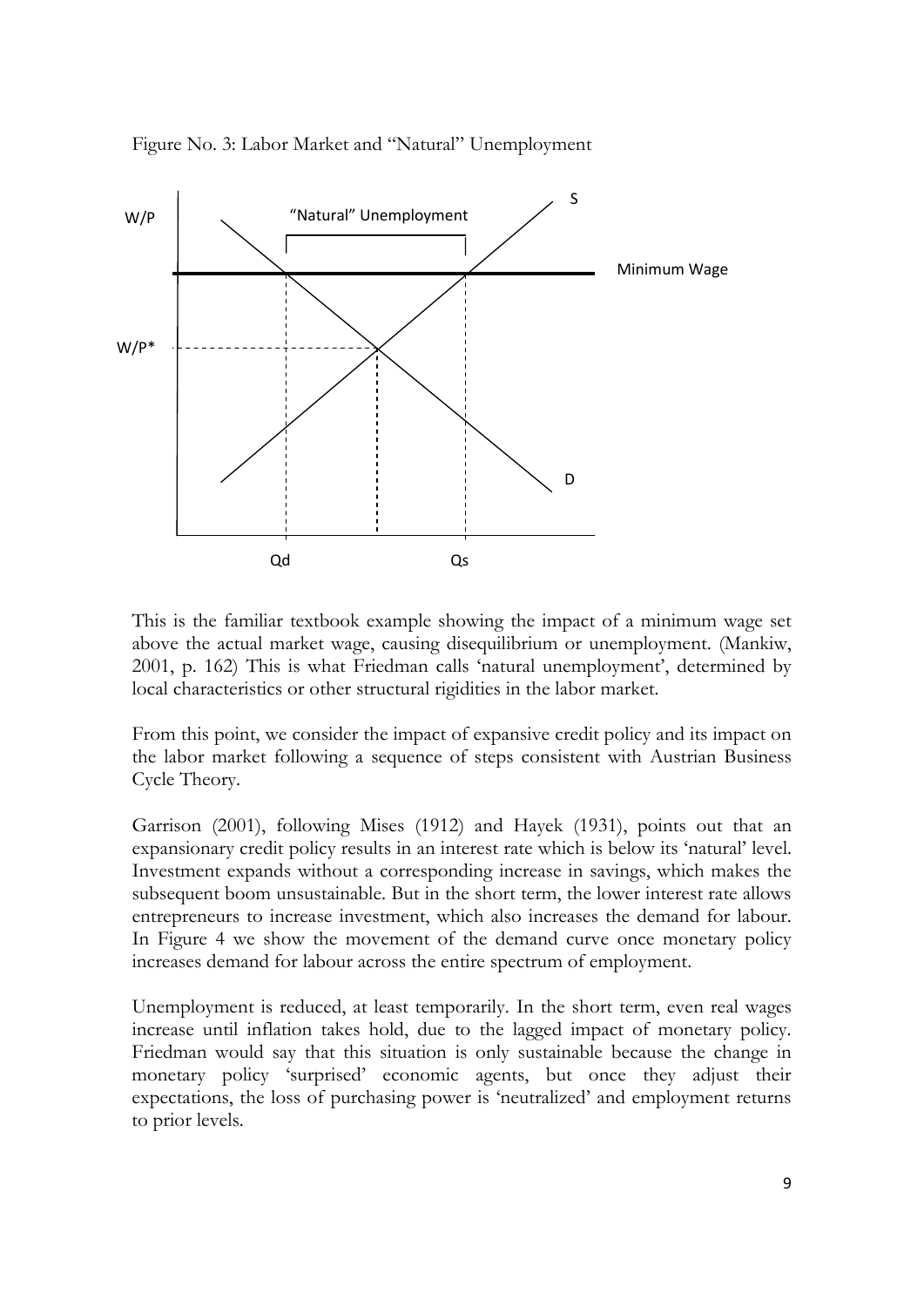

Figure No. 4: Monetary Policy and Less Unemployment in the Short-Term

It is at this point that the divergence of opinion occurs. The Austrian explanation may be summarized as follows:

On the other hand, and this is the most relevant aspect, due to the malinvestment process during the stimulus phase we also face a situation in which the potential productive capacity of the economy (and thus the real wages potentially earned once the economy returns to normal levels of employment) is reduced as a consequence of the partial destruction of capital Many authors, including for example Huerta de Soto (1998, pp. 413-415), focus attention on the "partial destruction of capital" that inevitably occurs because there is a category of resources which are lost when investment projects are abandoned. Stimulus significantly increases the volume of resources that ultimately fall in the "sunk cost" category: at the end of the stimulus phase, some resources have already been committed to investment projects but are not yet productive; when the stimulus phase ends and it turns out that these projects are not going to be completed, these resources are "sunk" costs and not re-assignable to new projects. (Ravier, 2011a, p. 369)

Microeconomic theory explains that the level of real wages depends on capital accumulation and the productivity gains achieved by productive investment in the economy. The Austrian Theory of the Business Cycle explains *not only* why the process of boom, crisis, and depression ends with widespread unemployment, *but also* why it destroys some portion of the capital mobilized by the boom. Real wages fall because destruction of capital ultimately reduces the productivity of workers.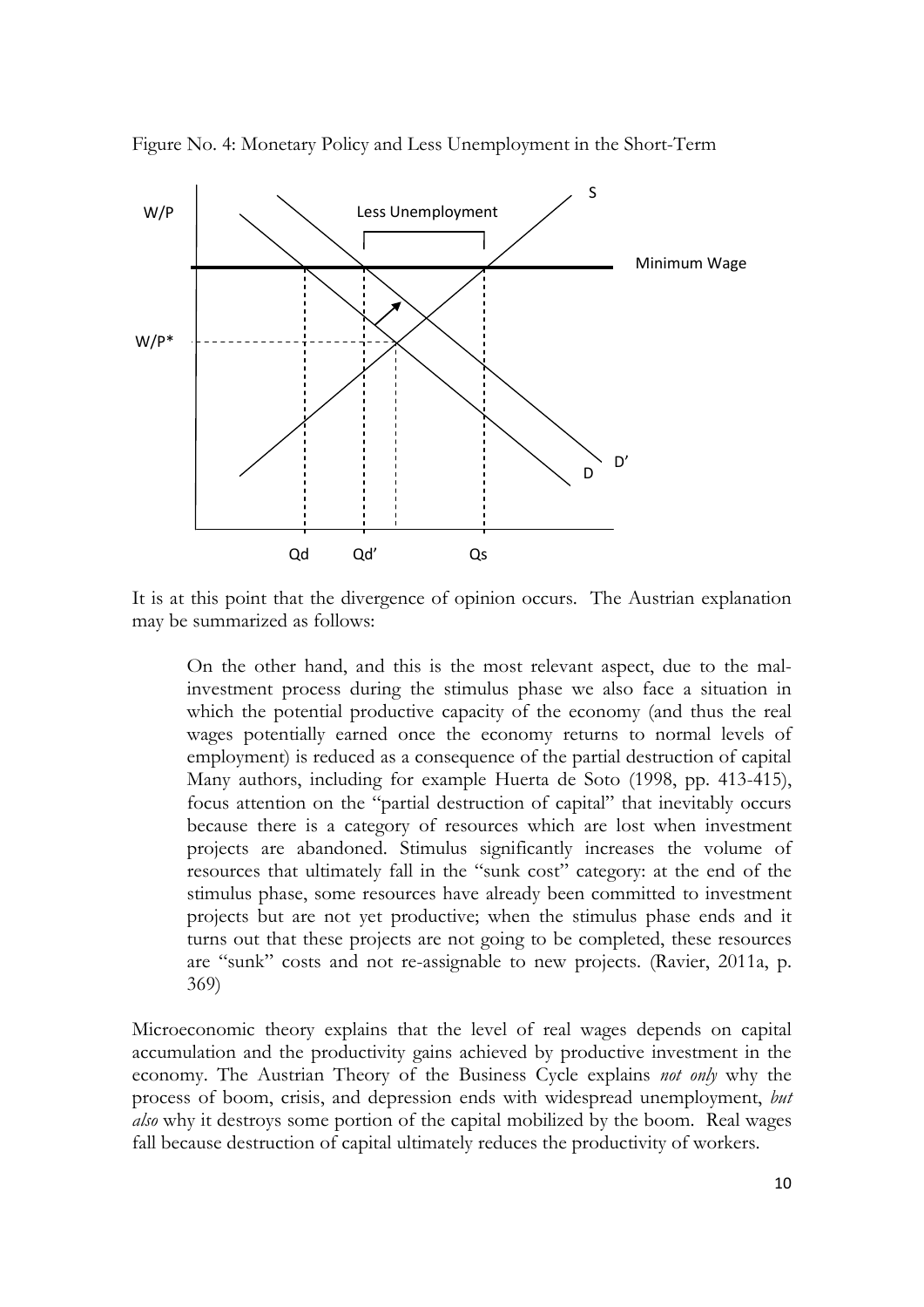In comparison with the situation prior to the boom-bust cycle, demand for labor will be reduced at each level of real wages. This is shown in Figure 5.



Figure No. 5: Capital Destruction and More Unemployment in the Long-Term

Under the empirical assumption that the real minimum wage remains constant through the boom and bust phases, more workers are now excluded from the formal labor market. The explanation lies in the reduced aggregate productivity of workers which results from the partial destruction of capital experienced by the economy.

Once mal-investments are liquidated, workers may be re-hired only if they accept lower real wages. A return to the previous level of real wages will require a new process of capital formation, which will only be 'genuine' -- and hence sustainable over time – if it is again based on voluntary savings. Attempting to restore the real wage level using a new injection of artificial credit is only effective temporarily because an artificial boom is simultaneously launched.

With this in mind, the implications of Figure 6, the Austrian Phillips curve with a positive slope, become clear. Let's suppose that we start from point A, with a low level of inflation and its associated 'natural' rate of unemployment.

In the tradition of the Austrian School, the only way to truly achieve a stable situation and full employment is by adhering to a neutral monetary policy (which enables investments to match the level of savings) while providing absolute flexibility in the labor market (by eradicating all labor laws, including any minimum wage). If this happens, the economy would move from point  $A$  to point  $B^*$  via a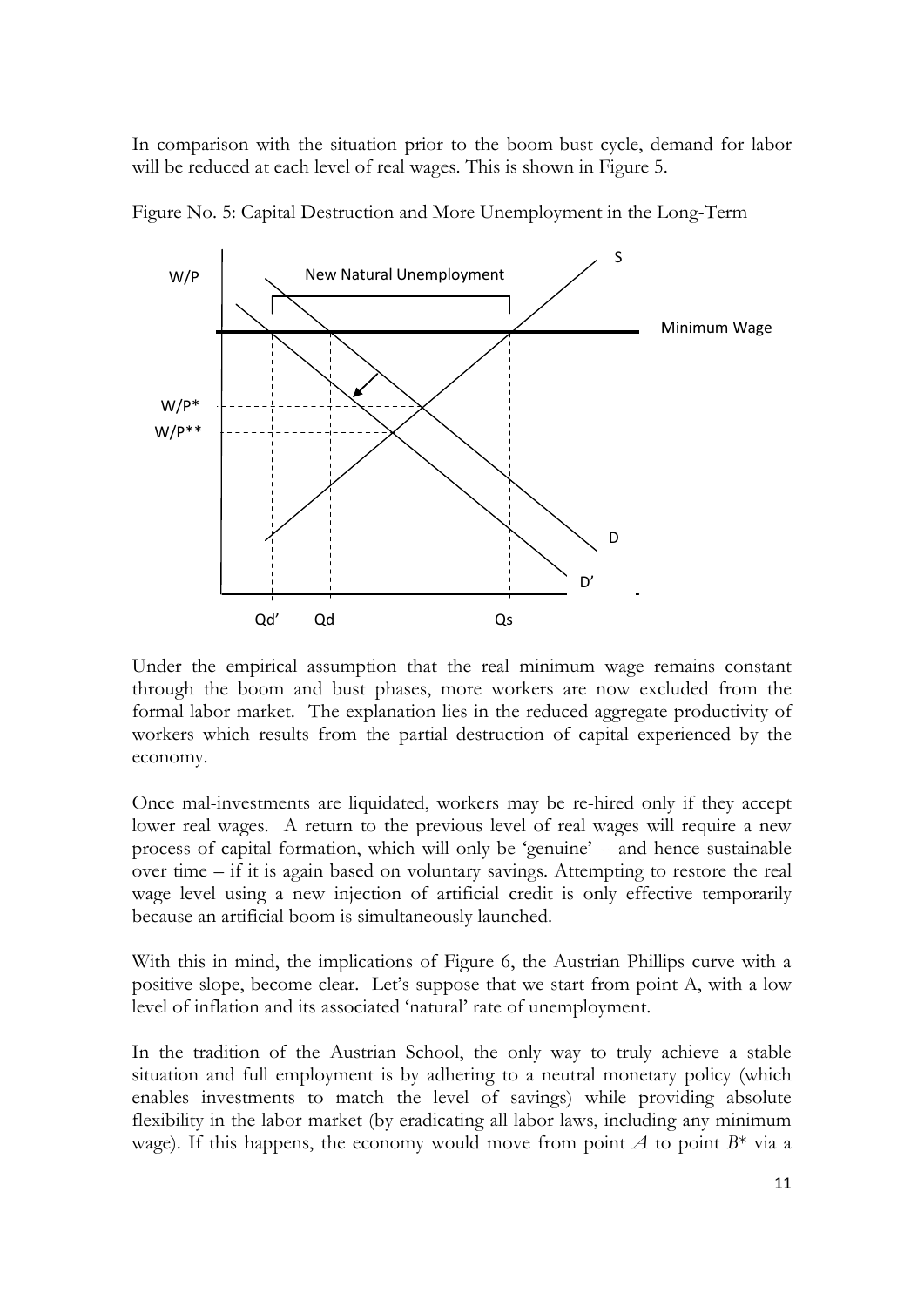genuine process of capital formation. This results in increased productivity and is consistent with "growth deflation." (Salerno, 2002)<sup>[6](#page-11-0)</sup>

There is, however, an alternative which may achieve full employment in the short term, but only by sacrificing price stability and giving rise to some distortions in the economy. This is once again the Keynesian prescription: monetary policies that stimulate demand do create jobs, but achieve full employment only by reducing real wages.

Figure No. 6: A Phillips Curve with a Positive Slope: A possible solution to Friedman´s Dilemma



As explained above, both the Keynesian and Monetarist models show that governments can use monetary policy to move from *A* to *B* (in Figure 6), but only at the expense of the inflationary impact of those same monetary policies. We need to acknowledge that Krugman (2010) was to some extent correct when he suggested that Austrians are Keynesians during booms.

Friedman (1977) claimed that these effects would only materialize in the short term, but in the long term would be neutralized, returning unemployment to its 'natural'

<span id="page-11-0"></span> $\overline{a}$ 6 See also George Selgin (1997) and Lawrence H. White (2008). The latter offers the following example: "Between 1880 and 1900 the United States experienced one of the most prolonged periods of deflation on record. The price level trended more or less steadily downward, beginning at 6.10 and ending at 5.49 (GDP deflator, base year  $2000 = 100$ ). That works out to a total decline of 10 percent stretched over 20 years. The deflationary period was no disaster for the real economy. Real output per capita began the period at \$3,379 and ended it at \$4,943 (both in 2000 dollars). Total real per capita growth was thus a more than healthy 46 percent. (Real GDP itself more than doubled.)" (White, 2008, p. 4)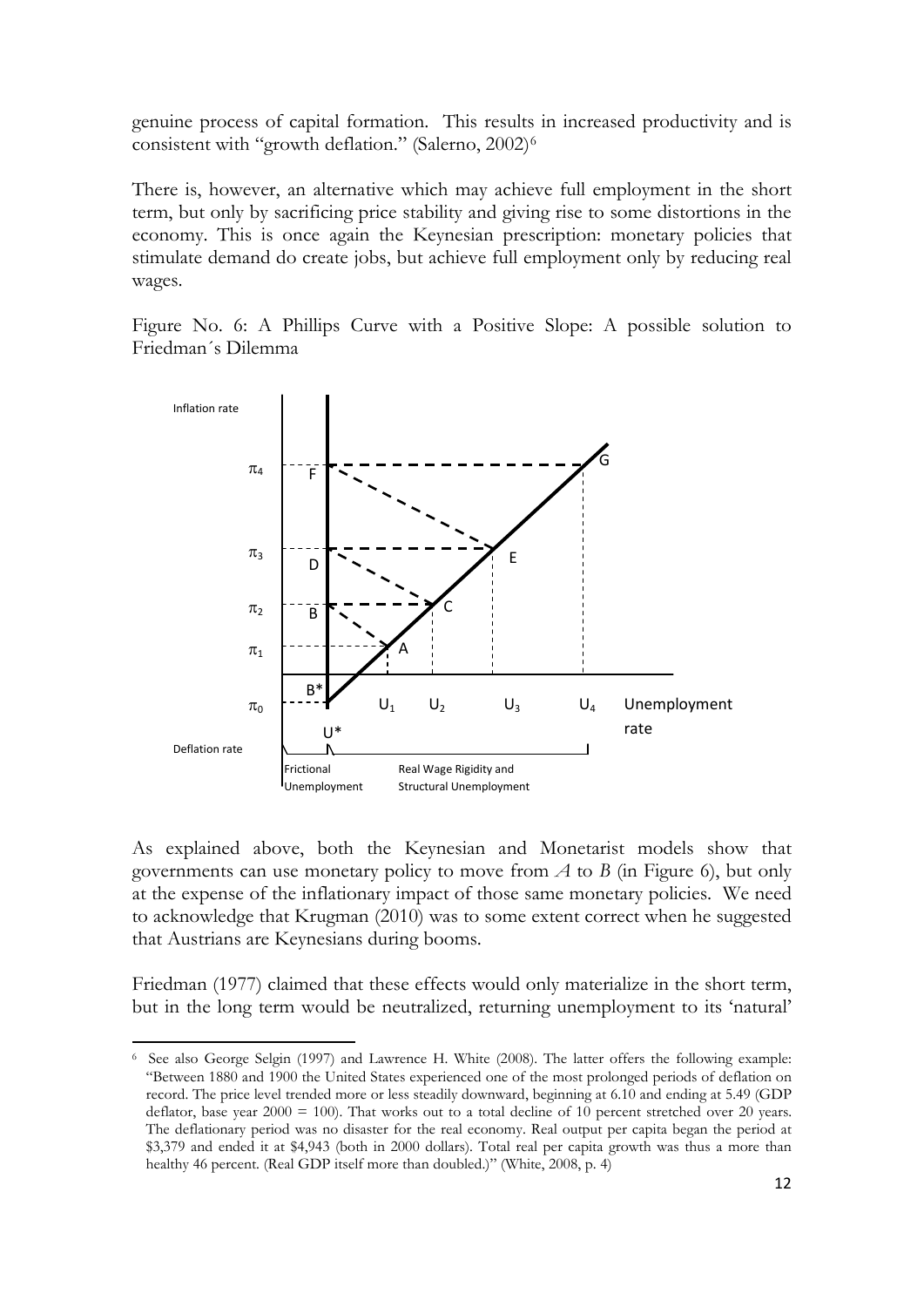rate. This is the crucial question: will the economy return to the same pre-boom 'natural' rate of unemployment, or will the 'natural' rate be altered by the detour to full employment and the subsequent adjustment process? Is the effect really neutral in the long term?

In confronting the long term neutrality of money we are tackling one of the most widely accepted assumptions in modern macroeconomics. It should be acknowledged that the new Keynesians and Monetarists accept some non-neutrality in the short term, but in the long run both believe those effects disappear. The Real Business Cycle Theory of the New Classic Macroeconomists assumes rational expectations and therefore necessarily rejects non-neutrality in both the short and long term.

The literature on non-neutrality has its roots in the *Cantillon Effect* which is the distortion of relative prices and redistribution of income that occurs when liquidity is injected into the market (Cantillon, 1755). The impact of *forced savings*, introduced by Jeremy Bentham but revived by Hayek and extended by Horwitz (2000, p. 15), and the 'money illusion' (Patinkin, 1987), which involves the degree to which people are able to distinguish between real and nominal variables, also contribute to, and are consistent with, non-neutrality.

The impediment to adjustment during the 'bust' phase of the cycle that usually receives the greatest attention is the 'stickiness' of prices and long-term contracts. Wage contracts are denominated in nominal terms. If actual price inflation exceeds the expectation of inflation, then real wages fall. If workers observe this they may reduce their productivity. Alternatively, they may claim redress through unions, but rigidities in the labor market (including the duration of labor contracts), mean that any adjustments will take time.

In principle, this destruction of capital is consistent with lower real wages. If we assume that the minimum wage remains constant in real terms, after a boom and bust cycle more people 'earn' income below the legal minimum and automatically lose their jobs. Unemployment is thus greater than in the initial situation.

However, minimum wages are also expressed in nominal terms. The return to the 'natural' rate of unemployment can be explained by assuming that the adjustment process is completed, that mal-investment is liquidated and that unemployed workers find new jobs. But the structure of production is no longer the same as it was before the boom and subsequent bust. It is for this reason that workers receive lower *real* wages. The destruction of capital shifts the Production Possibilities Frontier (PPF) to the left, and productivity is reduced in the process. (Ravier, 2011a)

A return to the initial situation in terms of real wages requires a genuine process of capital formation based on savings. This takes time. Garrison and Bellante ignore the effect monetary stimulus has on the structure of production, and hence do not recognize that the final result of the boom-bust cycle is substantively different from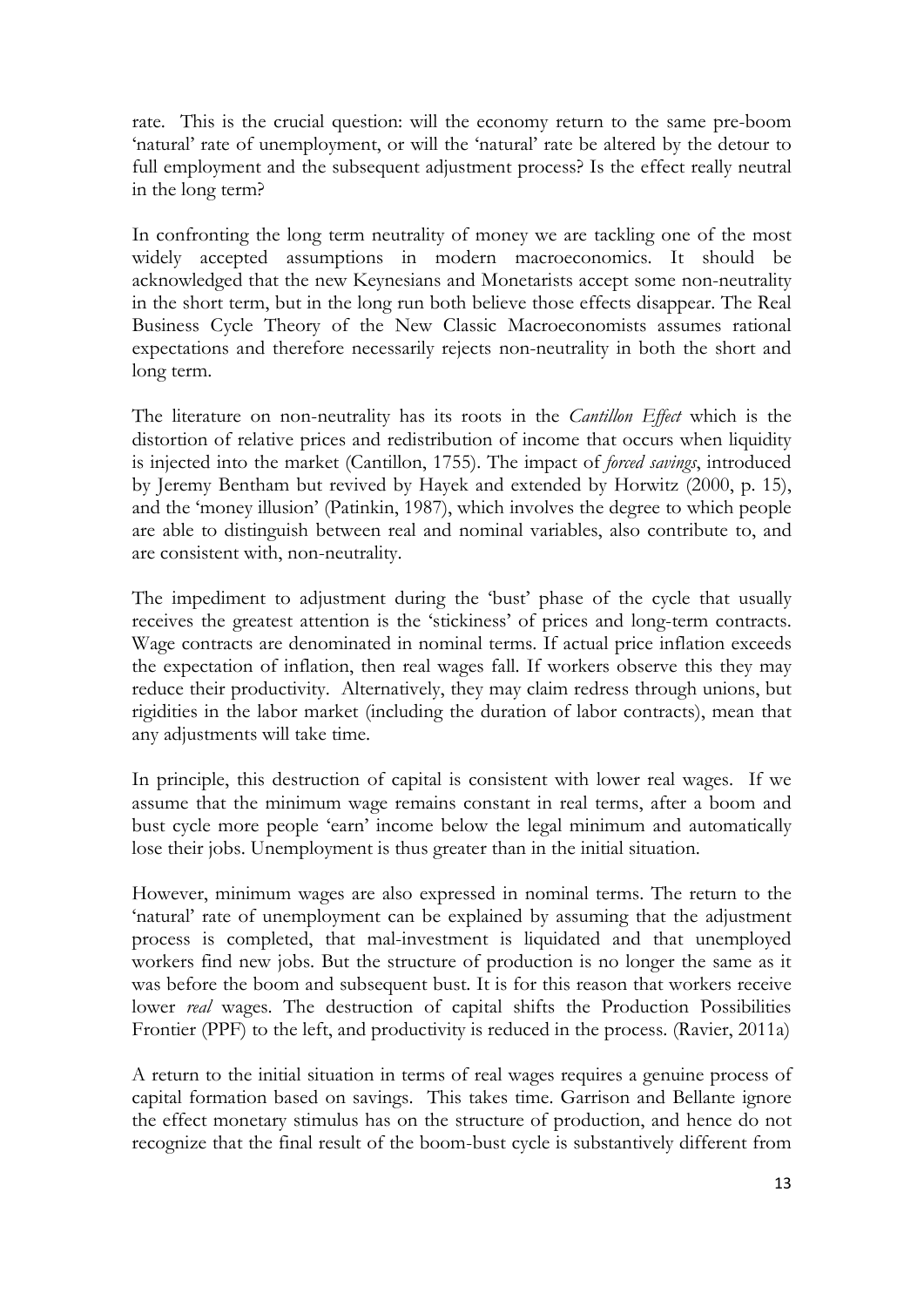the pre-boom situation. Monetarists are unable to explain the mysterious reason why the *same* equilibrium that existed before the monetary expansion took place miraculously reappears after short term distortions dissipate. (Ravier, 2011b) Austrians do explain why the same equilibrium does *not* reappear, and the nonneutrality of money that the Hayekian triangles illustrate is crucial to that explanation.

Figure 6 shows that the economy does return to its 'natural' state, but we must emphasize once again that there is no longer anything 'natural' about the unemployment rate associated with that state: it is a product of imposed rigidities and moves further and further from full employment with the adjustment that follows each monetary stimulus. In fact, the loss of employment is usually exacerbated because rigidities are often increased during the adjustment phase, a political reaction to the difficulties monetary expansion inevitably causes.

It is crucial to remember that for the Austrian School, the effect is not just nominal and restricted to prices. Unemployment also rises, from point *B* to point *C*, which is higher than the initial point  $A$ . If the government again insists on implementing expansionary monetary and credit policies in an attempt to prevent deflation and crisis by means of stimulus, then a new cycle begins which will speed the economy towards a new level of inflation and increasing unemployment, perhaps reaching point *D* in the short term, to then settle down at the point *E* once the subsequent adjustment is completed.

This suggests two implications: 1) the theoretical Phillips curve slope should be positive, as Friedman suggested, and 2) in the context of economic policy, the government should not increase the money supply if its objective is sustainable economic growth and development. Ultimately, as Mises (1949) pointed out, government intervention invariably generates results which are precisely the opposite of those sought.

# **Part IV: Conclusions**

In his Nobel Prize Lecture, Friedman concluded that:

Much current economic research is devoted to exploring various aspects of ……. the *dynamics of the process*, the formation of expectations, and the kind of systematic policy, if any, that can have a predictable *effect on real magnitudes*. (emphasis added) (1977: p. 459)

Here we suggest an advance in the direction suggested. In this article we show that the non-neutrality of money in the long term is the concept that is crucial to an explanation of the divergent views of the Chicago and Vienna Schools on the impact of monetary stimulus. (Ravier, 2011a and 2011b)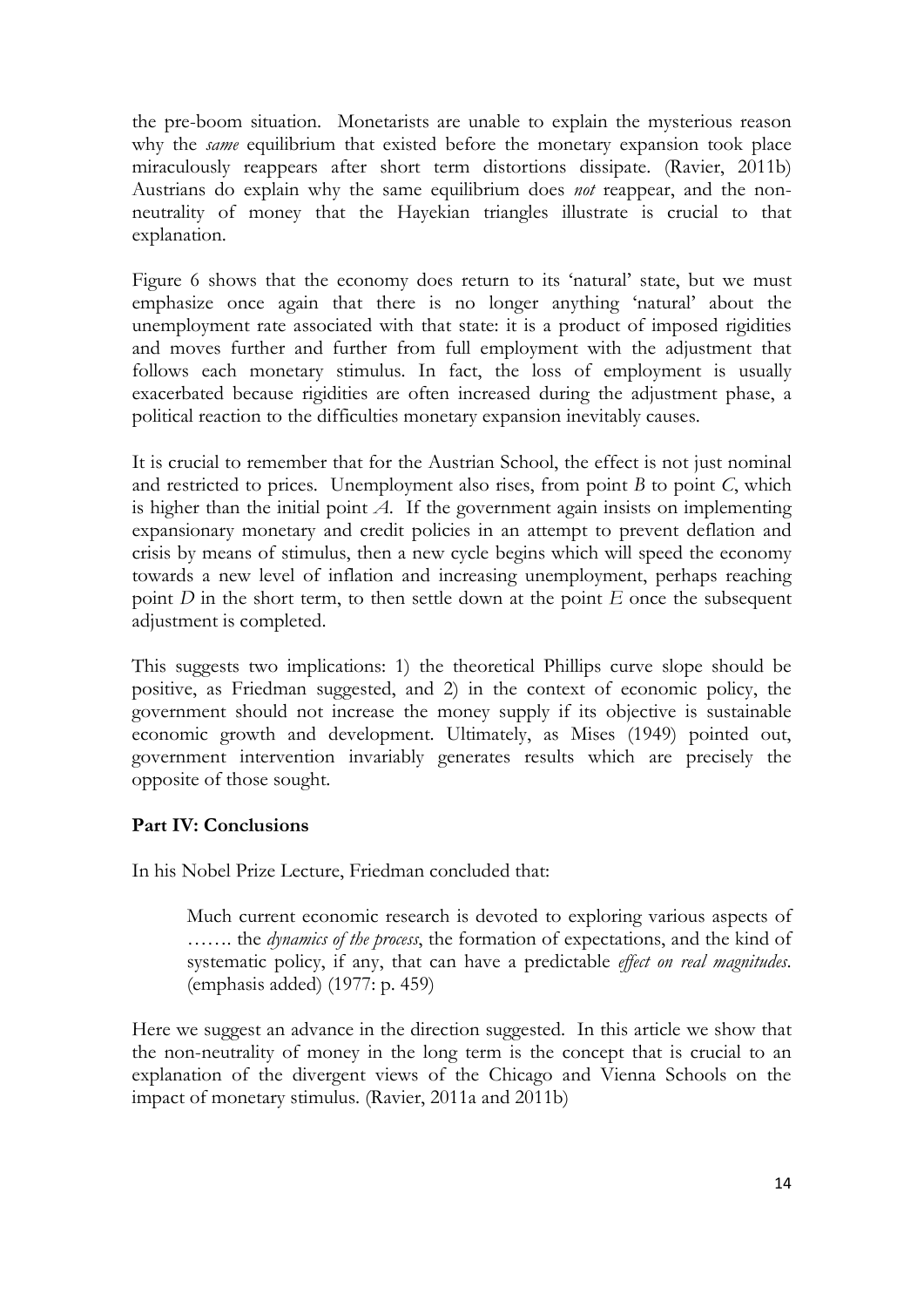Friedman's work illustrates the limitations of the Chicago School's analytical framework for understanding problems related to the economic cycle. Therefore, although we acknowledge certain elements common to both traditions (Schenone and Ravier, 2007), we suggest Chicago theorists would benefit from adopting a subjective and heterogeneous capital theory (Lachmann 1955), the Austrian theory of the business cycle and the concept of subjective (as opposed to 'adaptive' or 'rational') expectations (Shackle, 1949; Lachmann, 1955; Crespo, 1998; Garrison 2001).

Finally, current U.S. unemployment difficulties may well have their roots in the monetary policy of short term interest rates pursued by the Federal Reserve in response to a succession of crises (Krugman, 2002). The financial *tsunamis* of the Wall Street stock market crash of October 19, 1987, the dot-com crisis in 2001 and the subprime crisis of 2008 provide empirical evidence for the theoretical derivation of a Phillips curve with a positive slope presented here (Ravier and Lewin, 2012). The link between these financial *tsunamis* and this Austrian Phillips Curve is a subject deserving more concerted investigation.

### **Bibliography.**

- 1. Bellante, Don and Garrison, Roger W. (1988): "Phillips Curves and Hayekian Triangles: Two Perspectives on Monetary Dynamics", *History of Political Economy*, vol. 20, no. 2 (Summer), pp. 207-234.
- 2. Böhm-Bawerk, Eugen (1959) [1889]: *Capital and Interest*, vol. 2, South Holland, IL: Libertarian Press.
- 3. Caldwell, Bruce (1988): "Hayek's Transformation", *History of Political Economy* 20, no. 4: 513–541.
- 4. Clark, John Bates (1924): *The Distribution of Wealth,* New York: Macmillan and Co.
- 5. Cantillon, Richard (1959) [1755], *Essai sur la Nature du Commerce en Général* (*Essay on the Nature of Trade in General*), London: Frank Cass and Co., Ltd. Available on line at the Library of Economics and Liberty.
- 6. Crespo, Ricardo F. (1998): "Subjetivistas radicales y hermenéutica en la escuela austríaca de economía", *Sapienta*, Volumen LIII, Fascículo 204, pp. 419-429.
- 7. Friedman, Milton (1977): "Nobel Lecture: Inflation and Unemployment." *Journal of Political Economy*, vol. 85, no. 3 (June):451-72.
- 8. Friedman, Milton (1976): "Wage Determination and Unemployment." In Milton Friedman, *Price Theory*. Chicago: Aldine, pp. 213-237.
- 9. Friedman, Milton (2002) [1975]: "Unemployment versus Inflation", in Milton Friedman and Charles A. E. Goodhart, *Money, Inflation and the Constitutional Position of the Central Bank*, London: Institute of Economic Affairs.
- 10. Friedman, Milton (1961): "The Lag in Effect of Monetary Policy." *Journal of Political Economy*, vol. 69 no. 5 (October):447-66.
- 11. Garrison, Roger W. (2001): *Time and Money: The Macroeconomics of Capital Structure*, London: Routledge.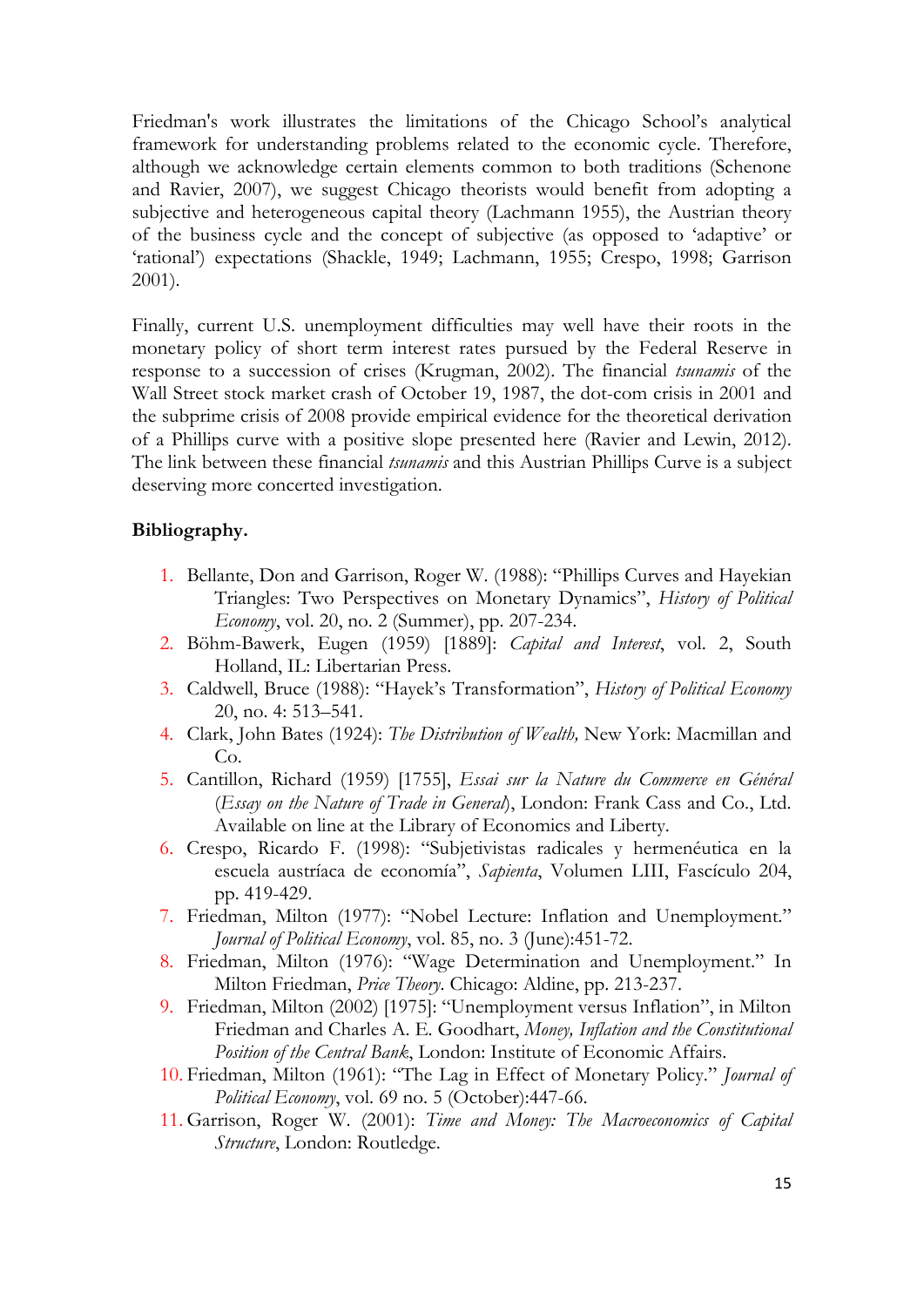- 12. Garrison, Roger W. (1990): "Austrian Capital Theory: The Early Controversies", *History of Political Economy*, supplement to vol. 22, 1990, pp. 133-154. Published in hardcover as Bruce J. Caldwell, ed., *Carl Menger and his Legacy in Economics,* Durham, NC: Duke University Press.
- 13. Hayek, Friedrich (1979): *Unemployment and Monetary Policy. Government as Generator of the "Business Cycle",* Cato Paper No. 3, Cato Institute.
- 14. Hayek, Friedrich (1978): *New Studies in Philosophy, Politics, Economics and the History of Ideas*, Chicago, University of Chicago Press.
- 15. Hayek, Friedrich (1941): *The Pure Theory of Capital*. Chicago: University of Chicago Press.
- 16. Hayek, Friedrich A. von (1933) [1929]: *Monetary Theory and the Trade Cycle*, Clifton, New Jersey: Augustus M. Kelley (reprinted 1966) Original in German 1929. Translated from the German by N. Kaldor and H. M. Croome.
- 17. Hayek, Friedrich A. von (1996) [1931], *Prices and Production*, London: Routledge and Sons.
- 18. Hicks, John R. (1967): "The Hayek Story." In John R. Hicks, *Critical Essays in Monetary Theory*. Oxford, UK: Clarendon.
- 19. Horwitz, Steven (2000): *Microfoundations and Macroeconomics: An Austrian Perspective*, New York: Routledge.
- 20. Huerto de Soto, Jesús (2001) [1998]: *Dinero, crédito bancario y ciclos económicos*, Unión Editorial, Madrid. Translated into English by the Ludwig von Mises Institute as "Money, Bank Credit and Economics Cycles".
- 21. Knight, Frank H. (1934): "Capital, Time, and the Interest Rate," *Economica*  (new series) vol. 1, no. 3 (August) pp. 257-86.
- 22. Knight, Frank H. (1944): "Diminishing Returns from Investment," *Journal of Political Economy*, vol. 52, no. 2 (March) pp. 26-47.
- 23. Krugman, Paul (2010): "Martin and the Austrians: The Conscience of a Liberal," *Wall Street Journal*, April 7.
- 24. Krugman, Paul (2002): "Dubya's Double Dip?" *The New York Times*, Opinión, August 2.
- 25. Lachmann, Ludwig (1955): *Capital and its Structure*, Kansas City: Sheed Andrews and McMeel Inc.
- 26. Lucas, Robert (1973): "Some International Evidence on Output-Inflation Tradeoffs", *The American Economic Review*, vol. 63, no. 3. (June) pp. 326- 334.
- 27. Lucas, Robert and Sargent, Thomas (1978): *After the Phillips Curve: The Persistence of High Inflation and High Unemployment*, Boston, MA: Federal Reserve Bank of Boston.
- 28. Mankiw, Gregory N. (2001) [1992]: *Macroeconomics*, New York: Worth Publishers Inc.
- 29. Menger, Carl (1950) [1871]: *Principles of Economics,* New York: The Free Press.
- 30. Mises, Ludwig von (1949): *Human Action: A Treatise on Economics*, New Haven, CT: Yale University Press.
- 31. Mises, Ludwig von (1953) [1912]: *The Theory of Money and Credit*, New Haven, CT: Yale University Press.